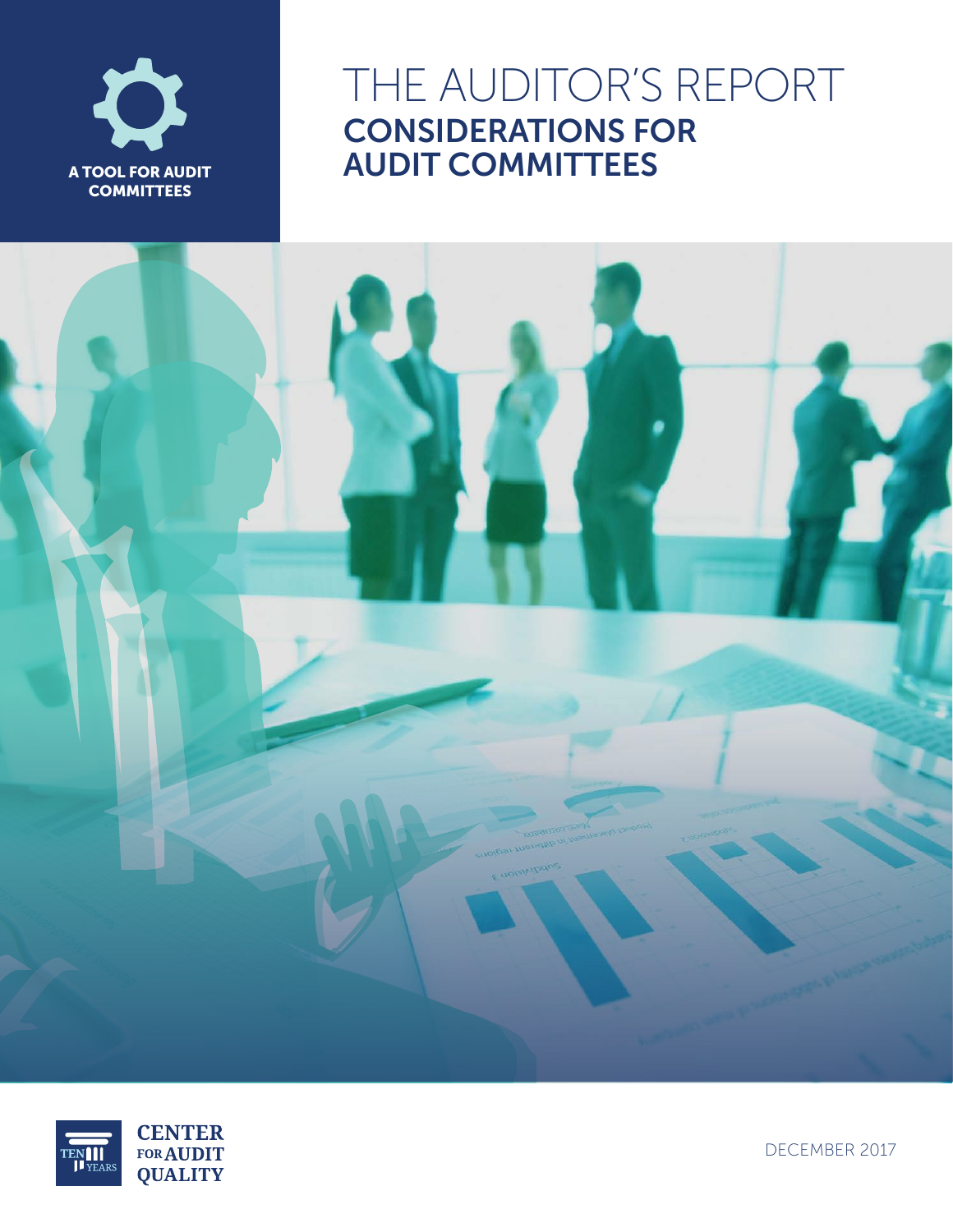## Introduction

This publication aims to assist audit committees in preparing to navigate the new auditor's reporting model.

Changes to the auditor's report are a result of the Public Company Accounting Oversight Board's (PCAOB) June 2017 adoption of a new auditing standard, [AS 3101](https://pcaobus.org/Rulemaking/Docket034/2017-001-auditors-report-final-rule.pdf)*, The Auditor's Report on an Audit of Financial Statements When the Auditor Expresses an Unqualified Opinion* (the "new standard")*.* <sup>1</sup> Approved by the Securities and Exchange Commission (SEC) on October 23, 2017, this new standard features a phased implementation approach.

The first phase of implementation—which affects PCAOB audits of companies with fiscal years ending on or after December 15, 2017—includes disclosing auditor tenure and other changes to the form and content of the auditor's report.

The second phase of implementation requires communication of critical audit matters (CAMs).2 The effective dates for CAMs to be included in the auditor's report are as follows:

- ► For audits of large accelerated filers: fiscal years ending on or after June 30, 2019
- ►For audits of all other companies to which the requirements apply: fiscal years ending on or after December 15, 2020

As the new standard was recently approved by the SEC, audit firms are actively working to plan and execute against the first phase of requirements, and beginning to prepare and plan for the implementation of the second phase. In a recent speech discussing the new auditor's report, Wesley R. Bricker, SEC Chief Accountant, remarked, "As part of getting started, I encourage auditors to update their methodologies, provide training, and at

the engagement team level, use the transition period to engage in dialogue with audit committees so that audit committees have time to understand the types of matters that may be communicated as critical audit matters in the audit reports."3 Bricker also went on to note that "audit committees should have reasonable expectations that auditors prepare to take members through the application of the standard on their engagement."4

The ongoing dialogue between auditors and audit committees during the phases of implementation will be a critical component of implementing this new standard. This publication provides suggested questions and information for audit committees to consider when developing their understanding of the impact of these changes to the auditor's report.

These questions and considerations are not meant to be all-inclusive, nor are they intended to be used as a checklist. Rather, this publication is meant to spur dialogue and to assist audit committees in enhancing their understanding of the impact that the new auditor's report will have on the audit process and interactions with auditors, management, and investors.

## FIRST PHASE OF IMPLEMENTATION Auditor Tenure and Other Changes

A number of changes to the auditor's report in this phase are intended to (1) clarify the auditor's role and responsibilities and (2) make the auditor's report easier to read.

#### **AUDITOR TENURE**

Under the first phase of implementation of the new standard, the auditor's report will be required to include a statement containing the year the auditor began serving

4 Ibid.

<sup>1</sup> See CAQ Alert #2017-06: *[The Auditor's Report - New Requirements for 2017](http://www.thecaq.org/caq-alert-2017-06-auditors-report-new-requirements-2017)*.

<sup>2</sup> The final auditing standard generally applies to audits conducted under PCAOB standards. However, communication of CAMs is not required for audits of brokers and dealers reporting under the Securities Exchange Act of 1934 (Exchange Act) Rule 17a-5; investment companies other than business development companies; employee stock purchase, savings, and similar plans (benefit plans); and emerging growth companies, as defined in Section 3(a)(80) of the Exchange Act. Auditors of these entities may choose to include CAMs in the auditor's report voluntarily. The other requirements of the new auditing standard will apply to these audits.

<sup>3</sup> Wesley R. Bricker, "[Remarks Before the Financial Executives International 36th Annual Current Financial Reporting Issues Conference: Effective Financial Reporting in a](https://www.sec.gov/news/speech/speech-bricker-2017-11-14)  [Period Of Change](https://www.sec.gov/news/speech/speech-bricker-2017-11-14)" (speech, New York, NY), Securities and Exchange Commission.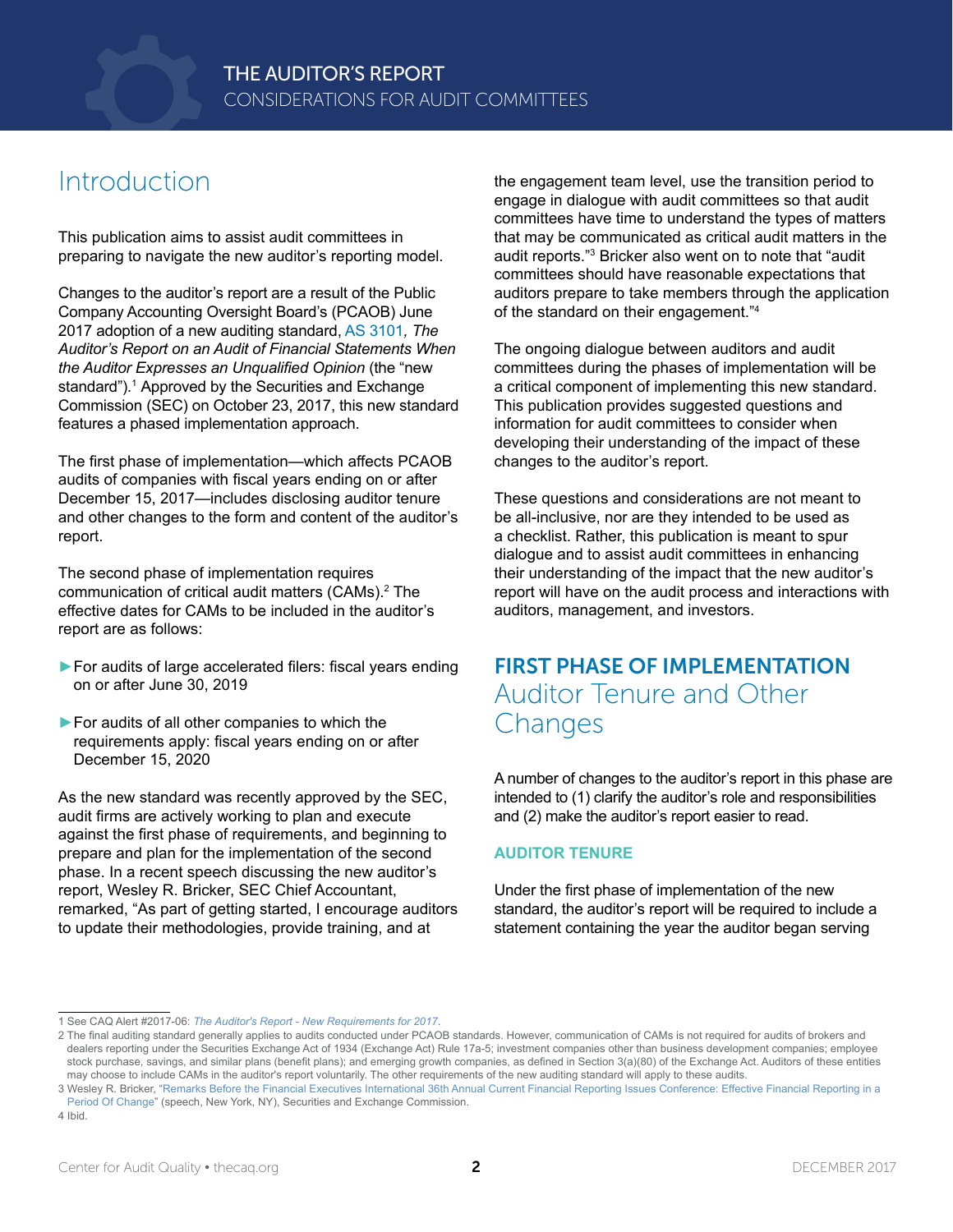consecutively as the company's auditor.<sup>5</sup> According to AS 3101, auditor tenure is determined, in part, by taking into account firm or company mergers, acquisitions, or changes in ownership structure. In addition, the determination of auditor tenure should include the tenure of predecessor accounting firms and engagement by predecessors of the company under audit.<sup>6</sup> Auditor tenure may be one data point that is balanced among the various factors considered by the audit committee in weighing their selection or retention of the external auditor and their oversight of the audit relationship.7 While the PCAOB has acknowledged that there is no conclusive linkage between tenure and audit quality, auditor tenure may be one data point.<sup>8</sup>

As a result of the prominence of the new tenure disclosure and the limited amount of context and explanatory language included in the disclosure of auditor tenure in the auditor's report, audit committees may want to consider adding or expanding disclosure related to their external auditor selection and retention processes, including consideration of auditor tenure, in the proxy statement to provide context. The *[2017 Audit Committee Transparency](http://www.thecaq.org/2017-audit-committee-transparency-barometer)  [Barometer](http://www.thecaq.org/2017-audit-committee-transparency-barometer),* an annual report issued jointly by the CAQ and Audit Analytics, notes that audit committees are increasingly providing such disclosure, and the publication provides disclosure examples.

#### **OTHER CHANGES IN THE AUDITOR'S REPORT**

Certain other changes are not complex or judgmental in nature.9 Audit committees should consider discussing with management and auditors to help understand how the form and content of their auditor's report will change. Auditors are required by AS 1301 to provide to and discuss a draft of the auditor's report with the audit committee; however, audit committees may consider discussing the timing of this communication with the auditor. The following changes are required to be included in auditor's reports for audits of fiscal years ending on or after December 15, 2017.

- ► Standardized form of the auditor's report—The opinion will appear in the first section of the auditor's report and section titles have been added to guide the reader.
- ►Independence—The auditor's report must include a statement that the auditor is required to be independent.<sup>10</sup>
- ►Addressee—The auditor's report will be addressed to the company's shareholders and board of directors or equivalents (additional addressees are also permitted).
- ►Enhancements to basic elements—Certain standardized language in the auditor's report has been changed, including adding the phrase "whether due to error or fraud," when describing the auditor's responsibility under PCAOB standards to obtain reasonable assurance about whether the financial statements are free of material misstatements.

## FIRST PHASE OF IMPLEMENTATION Questions

#### **AUDITOR TENURE**

- 1. How is auditor tenure determined?
- 2. Are there complexities to the relationship with the auditor that may make determining auditor tenure less straightforward (e.g., company mergers, audit firm mergers)?
- 3. What if there is uncertainty as to the year the auditor began serving consecutively as the company's auditor? If so, how will this be communicated in the auditor's report

<sup>5</sup> [PCAOB Release No. 2017-001](https://pcaobus.org/Rulemaking/Docket034/2017-001-auditors-report-final-rule.pdf), page A1-6 (paragraph 10.b). "For an investment company that is part of a group of investment companies, the statement contains the year the auditor began serving consecutively as the auditor of any investment company in the group of investment companies. See Section 12(d)(1)(G)(ii) of the Investment Company Act" ([PCAOB Release No. 2017-001,](https://pcaobus.org/Rulemaking/Docket034/2017-001-auditors-report-final-rule.pdf) page A1-6, FN 18).

<sup>6</sup> Ibid, page 48. The note to paragraph 10.b of the final auditing standard states, "references to the auditor include other firms that the auditor's firm has acquired or that have merged with the auditor's firm."

<sup>7</sup> Wesley R. Bricker, ["Remarks Before the Financial Executives International 36th Annual Current Financial Reporting Issues Conference: Effective Financial Reporting in a](https://www.sec.gov/news/speech/speech-bricker-2017-11-14)  [Period of Change](https://www.sec.gov/news/speech/speech-bricker-2017-11-14)" (speech, New York, NY), Securities and Exchange Commission.

<sup>8 &</sup>quot;The Board is not persuaded by commenters' concerns that disclosure of auditor tenure in the auditor's report necessarily suggests a specific correlation between auditor tenure and audit quality, or between auditor tenure and auditor independence. In the Board's view, auditor tenure is another data point about the auditor, in addition to the firm name and the office issuing the auditor's report, for which there is demonstrable investor demand." ([PCAOB Release No. 2017-001,](https://pcaobus.org/Rulemaking/Docket034/2017-001-auditors-report-final-rule.pdf) page 47).

<sup>9</sup> There are also certain changes related to explanatory language added to the auditor's report, emphasis of a matter and information about certain audit participants ([PCAOB](https://pcaobus.org/Rulemaking/Docket034/2017-001-auditors-report-final-rule.pdf)  [Release No. 2017-001](https://pcaobus.org/Rulemaking/Docket034/2017-001-auditors-report-final-rule.pdf), pages A1-11-14, paragraphs .18-.20).

<sup>10</sup> Please note this change to the auditor's report is not expected to change the required communications between the auditor and audit committee about auditor independence.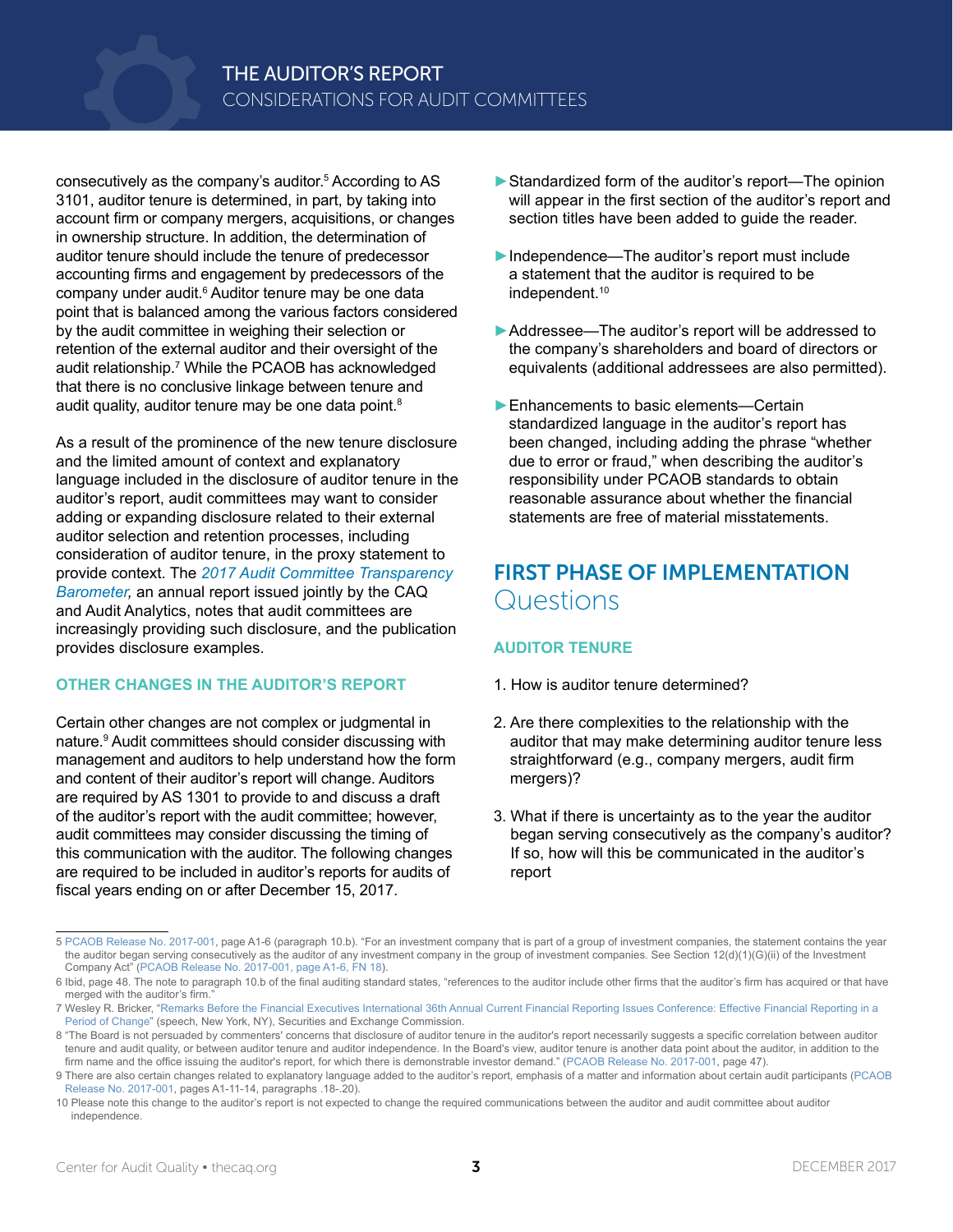- 4. Has the audit firm determined a different tenure than what the company may already have or plans to disclose on a voluntary basis (e.g., in a proxy statement)? If so, what are the reasons for such differences?
- 5. Has management or the audit committee considered the sufficiency of proxy disclosures around audit committee oversight of auditors, including considerations related to auditor appointment and retention given the new tenure disclosure?
- 6. Has the company considered how they will respond to questions they may receive from investors about auditor tenure?

#### **OTHER CHANGES IN THE AUDITOR'S REPORT**

- 1. What are examples of some of the more significant changes to the auditor's report effective in the first phase of implementation?
- 2. What changes to the format of the report will occur and when?

## SECOND PHASE OF IMPI EMENTATION Communication of Critical Audit **Matters**

Communication of CAMs is considered the most significant change required by the new standard. A CAM is defined as a matter arising from the audit of the financial statements that was communicated or required to be communicated to the audit committee and that:

1. relates to accounts or disclosures that are material to the financial statements; and

2. involved especially challenging, subjective, or complex auditor judgment.<sup>11</sup>

When determining whether a matter involved especially challenging, subjective, or complex auditor judgment, the auditor takes into account certain factors (as specified in the new standard), $12$  including the auditor's assessment of the risks of material misstatement.

The communication of each CAM in the auditor's report includes:

- $\blacktriangleright$  the identification of the CAM;
- $\blacktriangleright$  a description of the principal considerations that led the auditor to determine that the matter was a CAM;
- ► a description of how the CAM was addressed in the audit: $13$  and
- ▶ a reference to the relevant financial statement accounts or disclosures.

The PCAOB "expects that, in most audits to which the requirement to communicate CAMs applies, the auditor will determine that at least one matter involved especially challenging, subjective, or complex auditor judgment."14 However, if the auditor determines there are no CAMs to communicate, the auditor is required to make a statement to this effect in the auditor's report.<sup>15</sup>

While CAMs are not required in the first phase of implementation, the addition of CAMs as part of the second phase of implementation represents the most significant change to the auditor's report. Audit committees may want to consider engaging in initial discussions in the near term with their auditor regarding the audit firm's planned approach to implementing the CAM component of the new standard as well as what matters could theoretically be CAMs.

<sup>11</sup> Similar changes have taken effect in other jurisdictions. In September 2014, the International Auditing and Assurance Standards Board (IAASB) adopted International Standard on Auditing (ISA) 701, *Communicating Key Audit Matters in the Independent Auditor's* Report. See the IAASB's [publications](http://www.ifac.org/publications-resources/new-auditor-s-report-comparison-between-iaasb-and-us-pcaob-standards) comparing IAASB and PCAOB auditing standards related to the new auditor's report.

<sup>12</sup> See AS 3101.12a-f.

<sup>13</sup> See AS 3101.14c.

<sup>14</sup> [PCAOB Release No. 2017-001](https://pcaobus.org/Rulemaking/Docket034/2017-001-auditors-report-final-rule.pdf), page 37. 15 Ibid.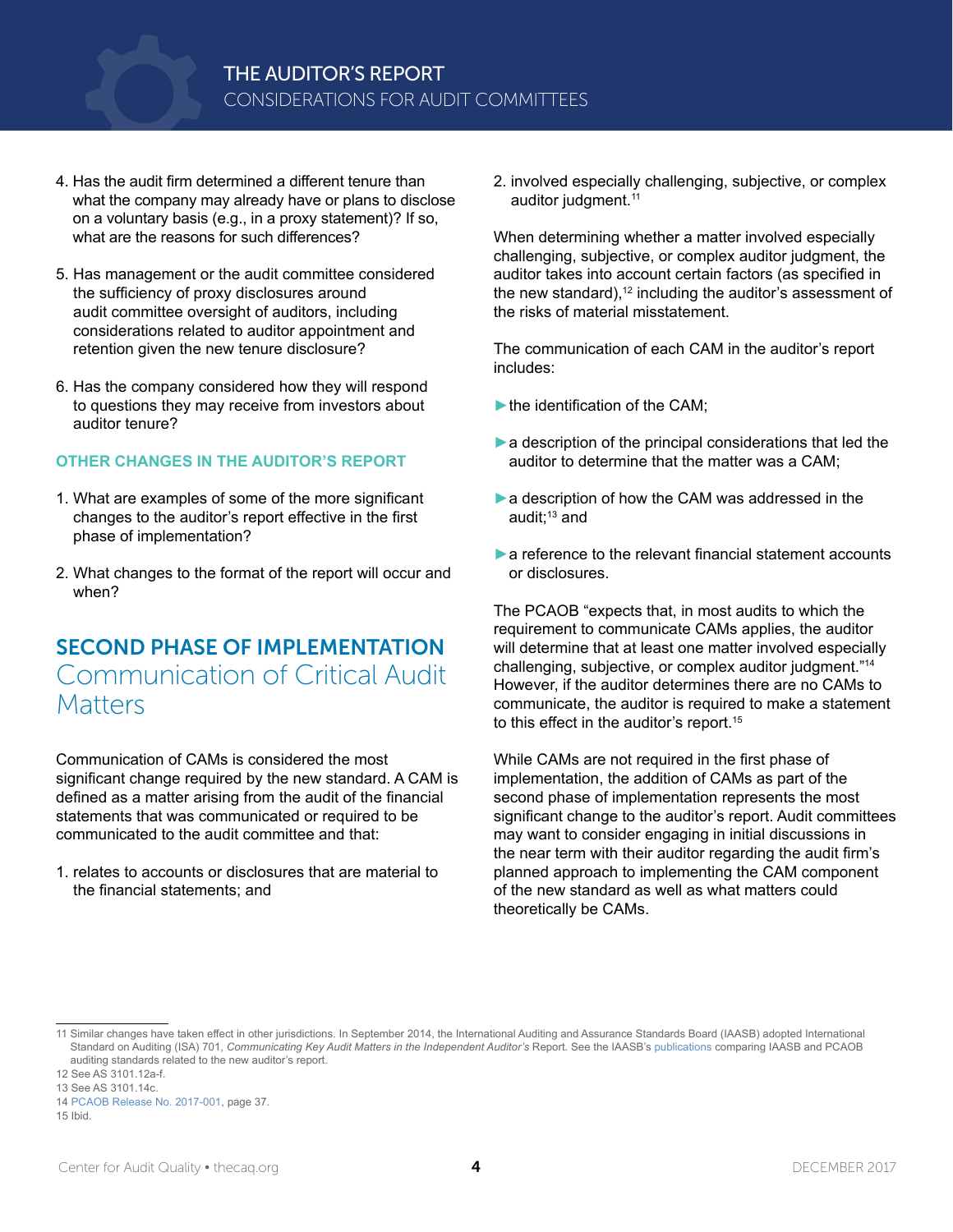### SECOND PHASE OF IMPLEMENTATION **Questions**

#### **AUDIT FIRM'S APPROACH TO IMPLEMENTATION OF CAM REQUIREMENT**

- 1. What is the audit firm's plan for the second phase of implementation?
	- a. What are the audit firm's plans to develop their firm methodology and guidance for identifying and communicating CAMs?
	- b. Does the audit firm plan to field test their methodology in advance of the effective date?
		- i. If the audit firm plans to test their methodology:
			- 1. When do they expect to perform that testing?
			- 2. Will example audit reports, including CAMs, be part of the testing methodology?
			- 3. What is the audit committee's and/or company management's role during any planned testing?
- 2. How is the audit firm thinking about what matters might be considered a potential CAM?
- 3. What impact does the timing of the identification of a CAM have on the communication among the auditor, management, and the audit committee?

As audit firms are preparing for the implementation of phase two, management and the audit committee may also want to think about whether their own processes are sufficient to understand and review the nature of the CAMs that the auditor expects to be reported. These considerations should include how this information may result in questions from investors, regulators, and others, as well as an assessment of current disclosures and whether any potential enhancements or other changes are appropriate in light of incremental attention that could result in areas likely to relate to CAMs. The new standard does not change the fact that it remains the responsibility of management, with the oversight of the audit committee, to communicate relevant information to users about the entity and its financial performance, including providing adequate disclosures in accordance with the applicable financial reporting framework.



The National Association of Corporate Directors (NACD) spends time identifying, interpreting, and delivering insights on critical issues that shape board agendas. Implementation of the new auditor's report is a topic of interest with board members. Based on feedback from its members, the NACD has compiled common questions audit committee chairs are asking their auditors, management, and themselves about the new auditor's report, specifically CAMs.

- 1. Should we consider discussing with our auditor their plans to pilot the new standard?
- 2. What areas during the 2018 audit do we anticipate our auditor will find challenging, subjective, or complex—and how can we constructively discuss those concerns in a timely fashion?
- 3. Will increased focus on CAMs affect the scope of the audit plan and the amount of audit work that needs to be performed in 2018, in advance of the year of implementation?
- 4. How will the auditor's insights in the newly expanded report affect our ongoing work as we prepare the audit committee report for the proxy and review Management's Disclosure and Analysis (MD&A), risk, and other disclosures in the annual report on Form 10-K?
- 5. Which matters expected to be CAMs do we already disclose in our significant accounting policies and critical accounting estimates section of MD&A?
- 6. Do the auditors anticipate having to include their national or regional office leadership in the review or approval of CAMs? If so, how will their involvement affect the timing of the determination of this at year end?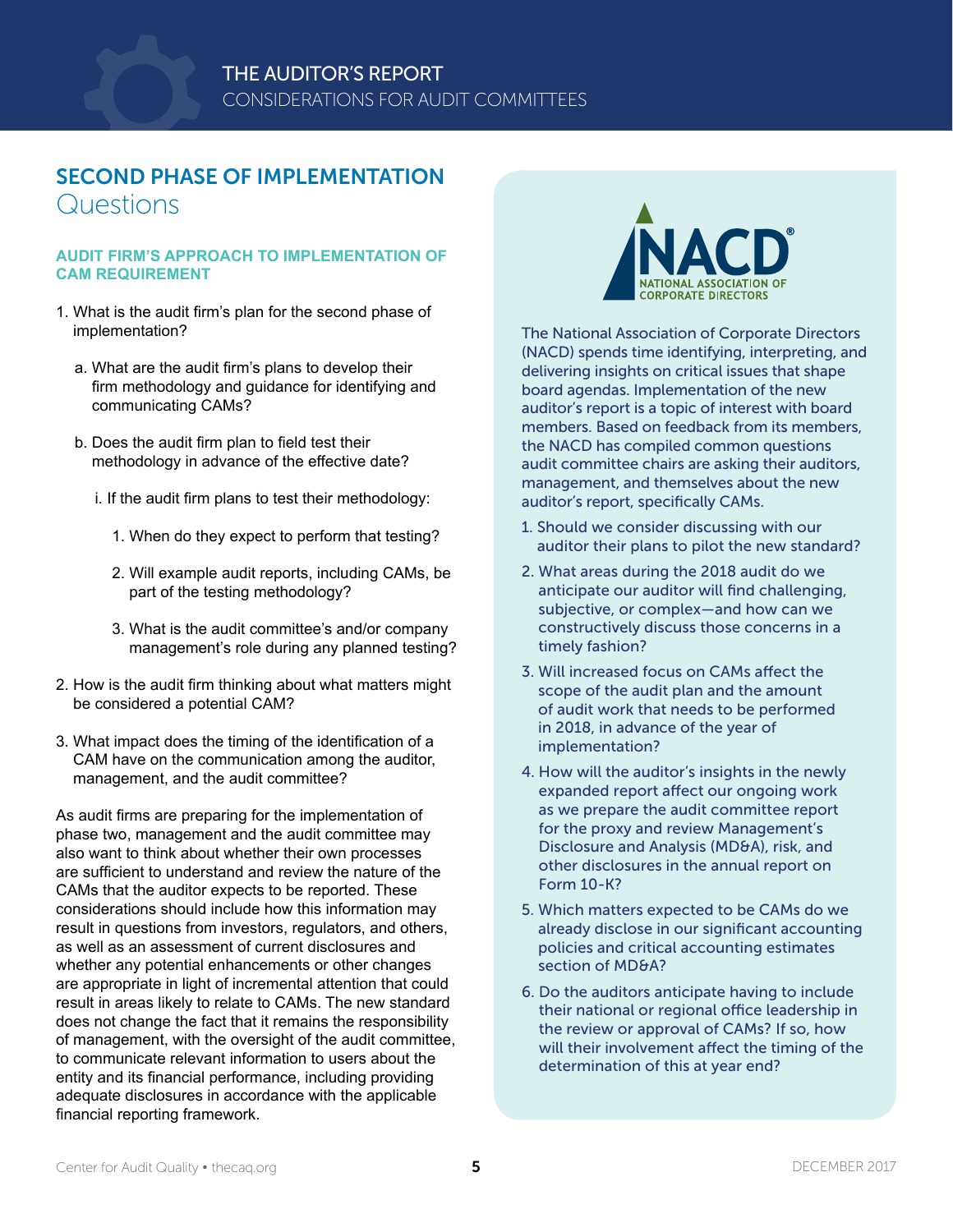

## What's Next?

This document is intended to foster a dialogue among audit committees, auditors, and others about the implementation of expanded auditor reporting. These questions are merely a starting point for preparing for the new auditor's reporting model. In a recent speech, Chief Accountant Bricker also noted that, "timely, ongoing communication will continue to be

an important element to the auditor-audit committee relationship as the auditors implement this auditor reporting standard."16 More detailed discussions on the tools, templates, and guidance that audit firms plan to develop for phase two of the implementation will happen as firms make progress on executing their implementation strategies and processes, and the CAQ plans to release more publications to promote such a dialogue.■

16 Wesley R. Bricker, ["Remarks Before the Financial Executives International 36th Annual Current Financial Reporting Issues Conference: Effective Financial Reporting in a](https://www.sec.gov/news/speech/speech-bricker-2017-11-14)  [Period of Change](https://www.sec.gov/news/speech/speech-bricker-2017-11-14)" (speech, New York, NY), Securities and Exchange Commission.

# About the Center for Audit Quality

The CAQ is an autonomous public policy organization dedicated to enhancing investor confidence and public trust in the global capital markets. The CAQ fosters high quality performance by public company auditors, convenes and collaborates with other stakeholders to advance the discussion of critical issues requiring action and intervention, and advocates policies and standards that promote public company auditors' objectivity, effectiveness, and responsiveness to dynamic market conditions. Based in Washington, DC, the CAQ is affiliated with the American Institute of CPAs.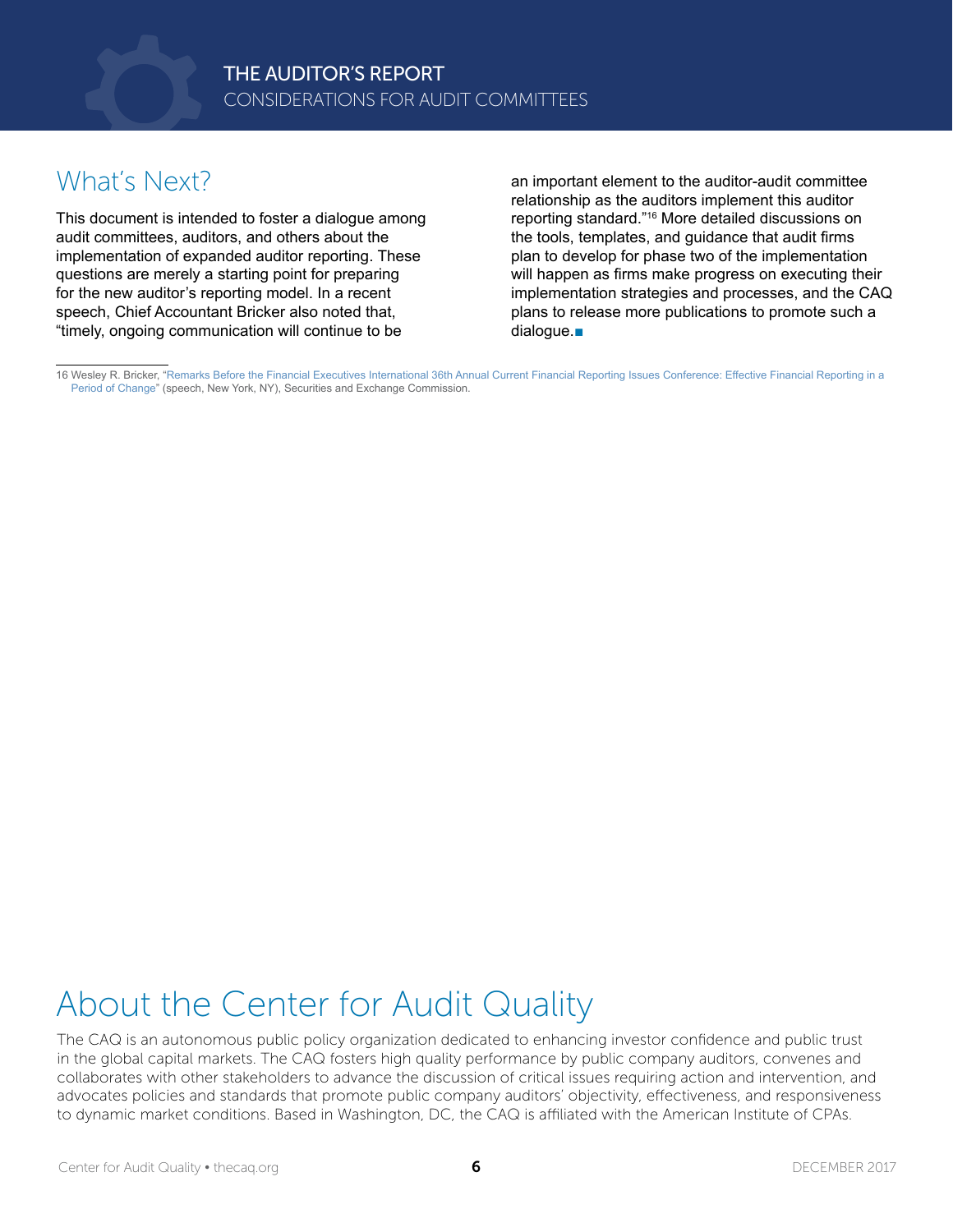